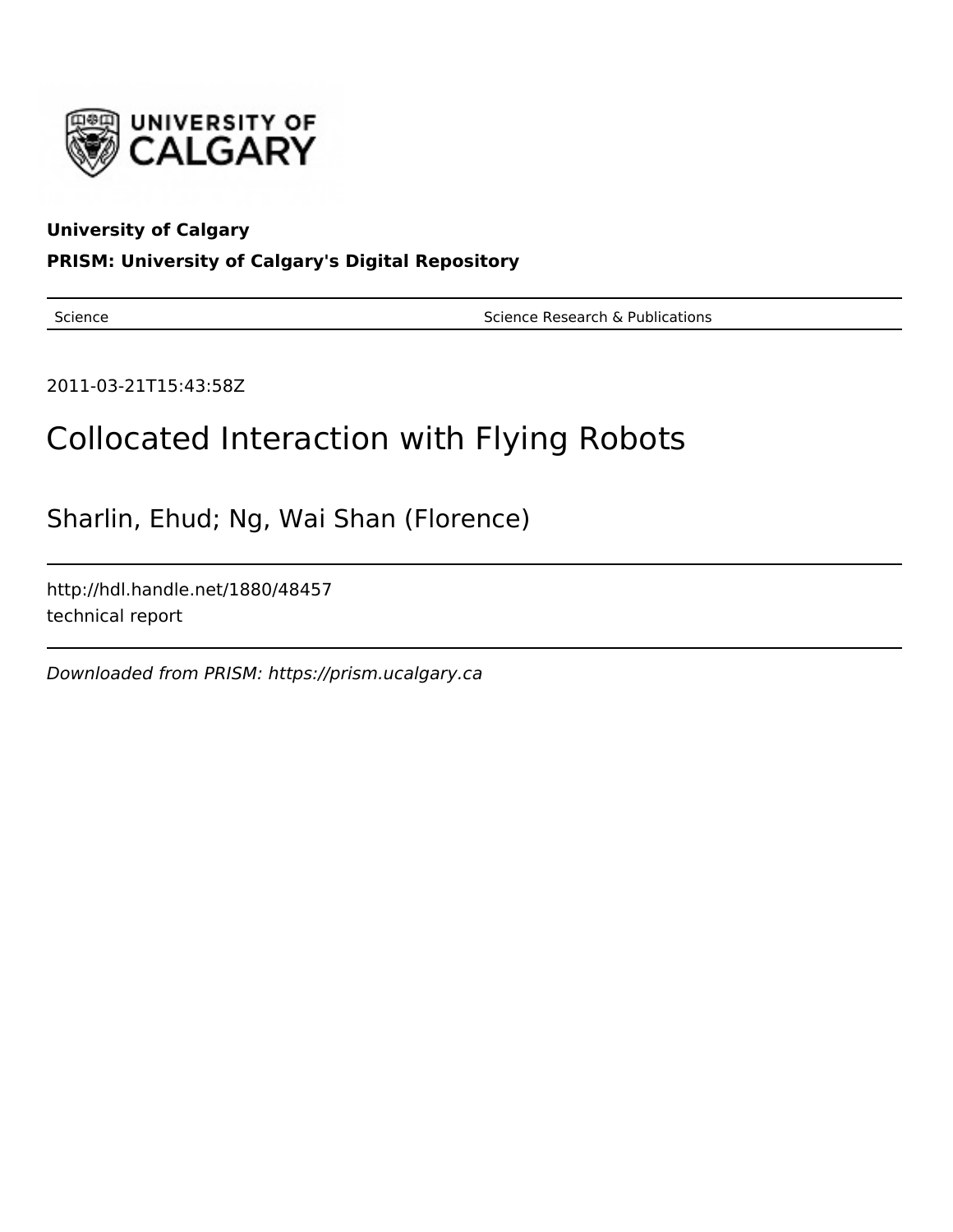## Collocated Interaction with Flying Robots

Wai Shan (Florence) Ng, Ehud Sharlin Department of Computer Science University of Calgary Calgary, Canada {wsng, ehud}@ucalgary.ca

*Abstract***—We introduce a socially motivated interaction technique with collocated flying robots (a quadrotor in our current prototype). Instead of the traditional remote interaction controllers often used when interacting with flying robots and UAVs, we explore the collocated interaction space and suggest a direct interaction technique motivated by social human-robot interaction themes. Our approach is inspired by the types of interaction humans have with birds, specifically falconeering, and is facilitated by gestures-based interaction, while the user is within the field of view of the flying robot. This paper outlines our research goals, task examples, and our overall design approach. The paper also discusses our current prototyping efforts, as well as a preliminary evaluation of our approach, performed through two design critiques, studying our collocated interaction technique concept, and its potential, drawbacks and benefits for users.**

*Keywords-social human-robot interaction, flying robot, UAV, gesture-based interaction, collocated interaction, Wizard of Oz Evaluation*

#### I. INTRODUCTION

Controlling unmanned aerial vehicles (UAVs, or drones) is a task that is both daunting and necessary. UAVs are used extensively in the defense and security domains and are making their way into the general market in various forms, notably that of quadrotor toys. Currently, controllers and pre-planned flight path programs are the norm for controlling drones and much research has been done in effort to make controlling a UAVs as simple and as intuitive as possible [12]. Remote interaction is generally the only valid approach when the flying robot is far away from the user. However, we believe that when the robot is close to the user it may be advantageous to move away from the current paradigm of remotely controlling the robot and instead pursue socially inspired direct interaction metaphors, based on modalities such as body gestures and voice. When humans are in close proximity with others they wish to interact with, they would simply face them and gesture or talk to them directly. It would be awkward for both parties to start a webcam session with one another when they are in the same room. Similarly, we believe it would be more natural to interact with a flying robot which is hovering next to the user without using a screen and joystick, but rather with a set of direct interaction metaphors, such as body gestures.

When a flying robot is far away from the user, a social disconnect is inevitable. However, when communicating with a flying robot within the same locality we believe that the natural instinct is to engage with the robot using either speech or body gestures, similar to how people engage with other collocated people or animals.



Figure 1. Using a gesture to tell the A.R. Drone to fly higher.

Currently drones are mostly used for remote surveillance and security tasks which occur remotely, away from the user. Following, drones do not fly in the user's collocated space and there is no advantage of using body gestures rather than a controller. However, we believe that in time, flying robots will become entities that can be collocated with users, and eventually even play a role as a social collaborator for various tasks. For inspiration we look at the relationships humans have with birds. For centuries, falconers and their birds have collaborated in capturing prey together. They use arm movement, body posture and bait to tell the bird of prey what it needs to do. Of course, there are major differences between a drone and a falcon, and current drones can be controlled and told to perform more tasks than a falcon. However, the similarities can be interesting to explore. We envision that in the future flying robots may stay close to their users as a companion, and await for tasks. It is from the falconers' interaction with their birds that we draw inspiration for tasks and commands that users may wish to use when interacting with a collocated flying robot, however we see our current efforts as only a first step towards much richer collocated interaction between humans and flying robots .

Although there is considerable research on social interaction with robots, interfaces for flying robots have so far, to the best of our knowledge, ignored the social, collocated aspect. Taking inspiration from the interaction between falconers and their birds of prey, as well as from common gestures in our day to day lives, we propose a gesture-based interaction scheme that attempts to create a more intuitive and natural way to communicate with flying robots. Our approach is based on a collocated space (outdoors or indoors) which the robotic drone and the user share, and on a set of simple physical gestures that the user employs to interact with the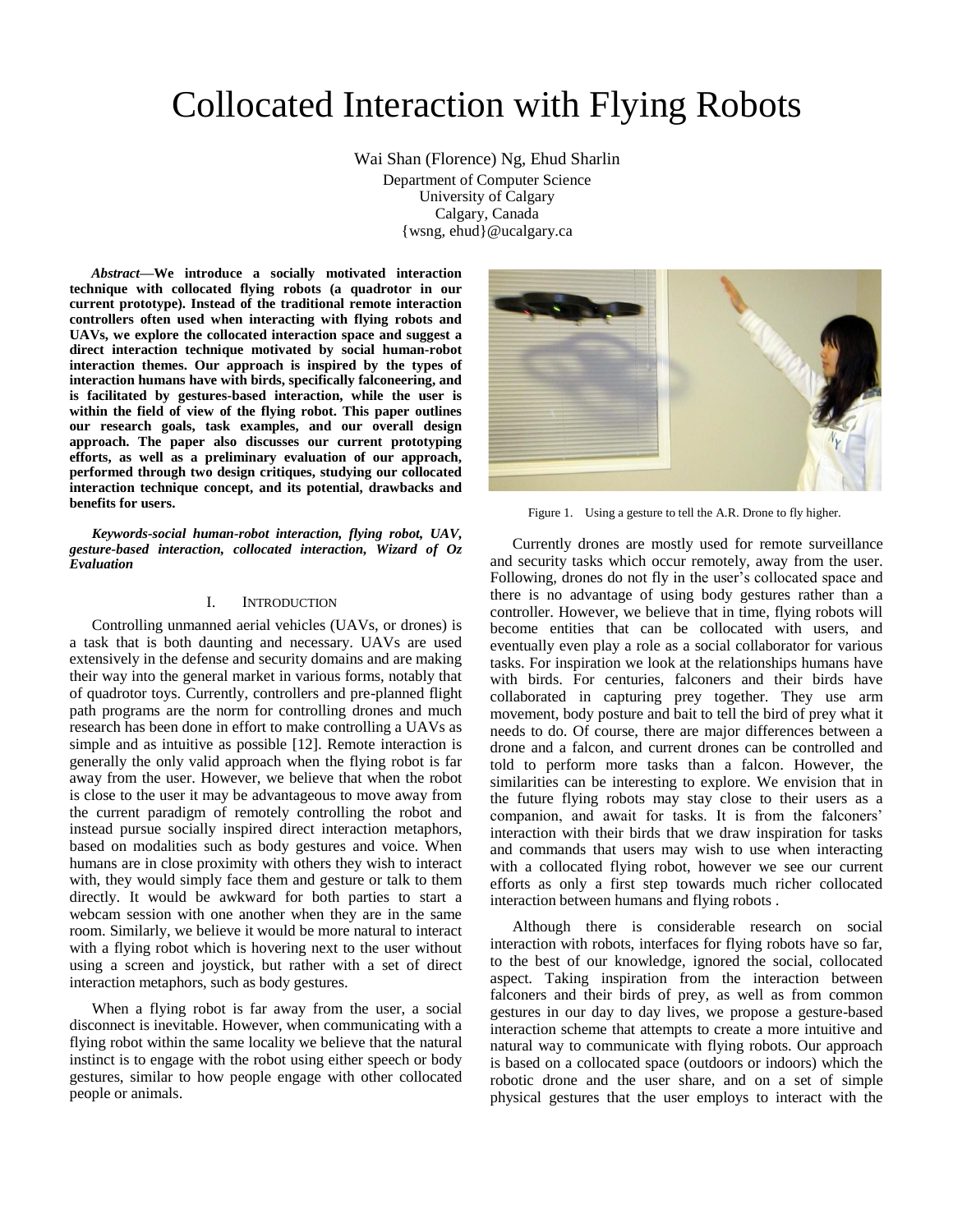robot as long as the drone is maintaining a line-of-sight with the user.

In this paper we discuss our design approach for a gesture based interface with collocated flying robots, the current early prototype we designed, as well as a set of preliminary design critiques. We first asked participants to critique the gestures we suggest without the drone present in order to evaluate the validity of the proposed interaction. In a second design critique, we asked participants to interact with a flying robot using gestures using the Wizard of OZ approach to explore the benefits and drawback of our collocated social approach to interaction with flying robots.

#### II. RELATED WORK

Quigley et al. [11] explored several interfaces to controlling UAVs, ranging from a traditional numerical input interface where the user must input numerical values when controlling the flight of a drone, to using a physical tangible model of the plane as the controller. Quigley et al. used a PDA to control the non-physical interaction schemes, and focused on controlling a remote drone rather than on the collocated interactions. However, of particular interest to us in Quigley et al."s effort is the voice control interaction. In this part of their study the user talked to the PDA in order to control the remote UAV We do not plan on using voice control at this point, but we see this interaction modality as very relevant to collocated interaction with flying robots, and thus as closely related to our research effort.

There are many examples of exploring gestures based interaction with collocated ground robots (e.g. [2, 13]). For example, Iba et al. [8] uses hand gestures to control both the low-level and high-level movements of a robot. Their system also includes a teleportation mode which allows the user to use gestures to control the robot when it cannot see the user. As far as we are aware, we are the first to control a flying robot using gestures in collocated space. While the gestures component of our effort is quite similar to those of collocated interfaces with ground robots, we believe that a flying robot has interesting factors that need to be consider compared to a robot that travels by land (e.g. more spatial flexibility, pitch and roll) and that highlight the uniqueness and challenge of designing a collocated gesture based interaction with a flying robot.

The presence of a physical robot in the user's collocated space affects the way humans interact with it, as seen in the research done by Bainbridge et al. [2]. The participants were more inclined to trust a robot that was physically present than a virtual robot, and could interpret the robot"s actions better. Our flying robot interacts with the user by following the gestures rather than a pre-programmed task list, and is very much present in the users environment. Based on this we also expect to see the emergence of stronger social relationship and emotions such as trust (or fear) than those that would be expected when interacting with a remote robot.

#### III. DESIGN APPROACH AND PRELIMINARY PROTOTYPE

In order to examine the high level research vision of collocated interaction with flying robots, we thought of designing a minimal interface that would allow us to gain insight on whether this approach makes sense to users.

Our focus for the first phase of the research was the interaction metaphor and its validity, not the implementation of the interface. Although we explored specific gestures to be used with the flying robot, it is not the gestures that are most interesting to us, but learning how the users react to the interaction, and trying to understand the strength and weaknesses of our approach.

For our preliminary prototyping efforts we decided to employ a quadrotor, a flying robot with four rotating blades which can takeoff and land vertically like a helicopter. Quadrotors can be lightweight and small, and may be able to carry a small load depending on the model.

We are currently using Parrot's A.R. Drone in our design (Figure 1) as it is geared towards the consumer market, affordable and still quite capable to fulfill our short term research goals. The A.R. Drone is equipped with an accelerometer and two gyrometers, as well as a front facing camera and a bottom camera. The A.R. Drone uses an Apple iPod touch/iPhone touch app that allows the user to control it with buttons and the tilt of the iPod touch/iPhone.

We decided to take a Wizard of Oz approach [5] to evaluate the gestures-based interactions between the user and the collocated drone. Our approach means that although the participants can be led to believe that the flying robot can see them, understand their gestures, and perform the inferred task, the robot is actually controlled by an experimenter who is closely following the participant"s gestures and command the drone according to the interface algorithm or state machine. The Wizard of Oz technique allowed us to approach our preliminary design goal of evaluating whether our approach is valid, examine in practice some of the tasks and interaction techniques we envision, before committing to longer and more demanding implementation. The obvious limitations of our approach is that it is not tackling difficult technical challenges of recognizing the gestures and autonomously controlling the robots, and is thus still far from deployment in a study that does not involve a "Wizard" operator.

#### IV. TASKS AND GESTURES

Although robotic appliances and companions are still rare at the moment, we believe that robots will work much closer with the general public in the near future. Robots that travel by land are already becoming more prevalent among the general public, in tasks such as vacuuming and lawn-mowing. However, robots that are limited to moving along the ground will not be able to reach specific locations or viewpoints that can be more accessible to a flying robot.

A flying robot might be sent to check the traffic conditions ahead of a user"s vehicle while stuck in a traffic jam, or to retrieve a tool from the top floor of a skyscraper. Since a flying robot does not depend on the ground conditions, it can reach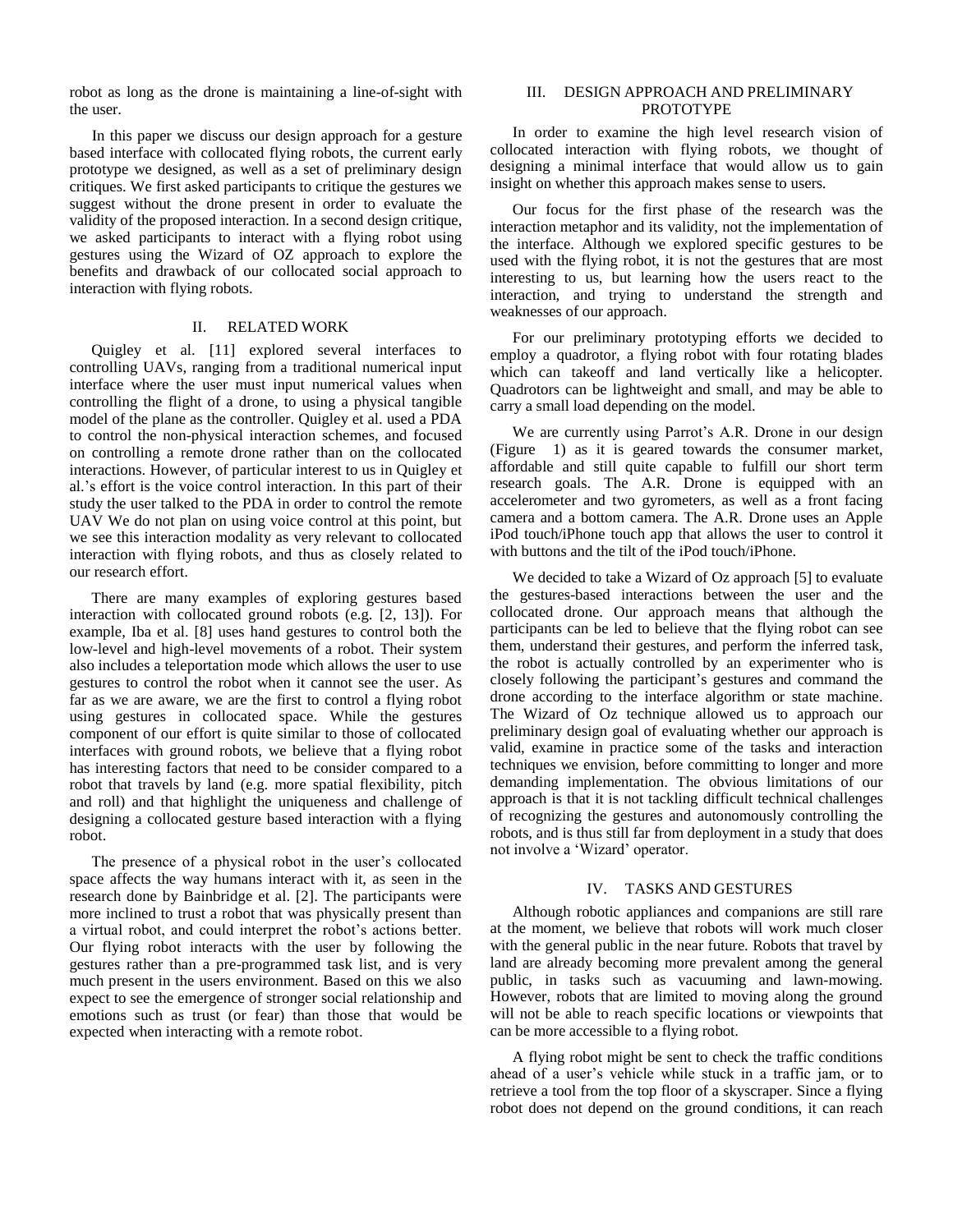

Figure 2. An illustration of our interaction gestures with a collocated flying robot. From 1 to 6: *takeoff* and *land*; *raise* and *lower*; *stop*; *come*; *circle*; and *find*.

these areas much quicker than a land-bound robot. A flying robot can provide the user with a wide overview of an area, quickly. It may be able to locate entities, objects or people, given this wide view point, very much like a hawk helps its falconer find a rabbit. A flying robot can also become a pet, similar to a parrot. We believe that as drones become smaller and smarter the concept of a small flying robot becoming a collocated social entity, and perhaps even a collaborator and companion, will become a reality.

Controlling a flying robot effectively can prove difficult for untrained users [6]. The tasks we suggest are high level and based on an underlying layer of automation: for example, a task would enable the user to gesture to the robot to circle over her head, but will not depend on the user's awareness and ability to control the pitch and roll of the robot in order to actually facilitate the circling act.

Although we have considered using Semaphore flag signaling [4], a Landing Signal Officer (LSO)'s signals [9], and sign language as a basis for the gestures, there are different problems associated with each.

The Semaphore flag system uses two flags, and the position of the flag indicates a letter in the English alphabet. Using a series of flag positions, a person can spell a message to another person. This is much too complicated to memorize for an untrained user, and the gestures would not be a natural mapping to the quadrotor's tasks.

The LSO"s signals are designed specifically for landing an aircraft. Therefore the meaning of the signals are task specific and thus limited, and do not cover a wide range of actions. The actions are low level and focus on the mechanics of the plane rather than the higher level tasks we are concerned with. If we were to use the LSO gestures vocabulary, but change the meaning of the gestures, then it will result in a set of gestures which is arguably not much better than the Semaphore flag system in terms of lack of natural mapping to the tasks.

Using sign language can be a good match, as it has a large vocabulary with many actions that can be expressed using only a small set of hand gestures. On the other hand, one gesture may have multiple meanings, so the gesture may not map effectively to our tasks which are specifically targeted for flying robots. The "stop" sign for example can be described as hitting the side of the hand on the palm of the other hand. Though this makes sense in some context, it may not be so clear to users who are not familiar with sign language that the gesture tells the quadrotor to stop and hover in space. We believe that most people are more familiar with the proposed gesture for stopping as it is a gesture traffic police officer often use when directing traffic.

In the following section, we outline a small set of basic tasks we selected to examine the validity of collocated gesturebased interaction with a flying robot, and to suggest a set of specific gestures that would allow the user to communicate these interactive tasks to the collocated flying robot. Ours is by far not a comprehensive list of tasks that can be done with a collocated flying robot, and are used only in order to illustrate and later evaluate the general approach we are proposing. These gestures (see Figure 2) are only meant to be used when the quadrotor is close to the user and when a line-of-sight can be maintained.

Because of the A.R. Drone"s rotating blades and the risk of scaring (or harming) the user if the quadrotor is too close to the user's body we decided to use a handheld takeoff and landing pad (Figure 3). The pad allows the user to hold the drone away from the body, and provide a flat stable surface for the drone to land on, or takeoff from. Other than the *takeoff* and *landing* gestures, the flying robot is at a far enough distance away from the user, making the pad unnecessary for safety concerns. The user may choose to keep holding the pad for convenience however. With a different type of flying robot (for example, one with a propeller that is less exposed, or much weaker), it may be possible to forgo the pad altogether.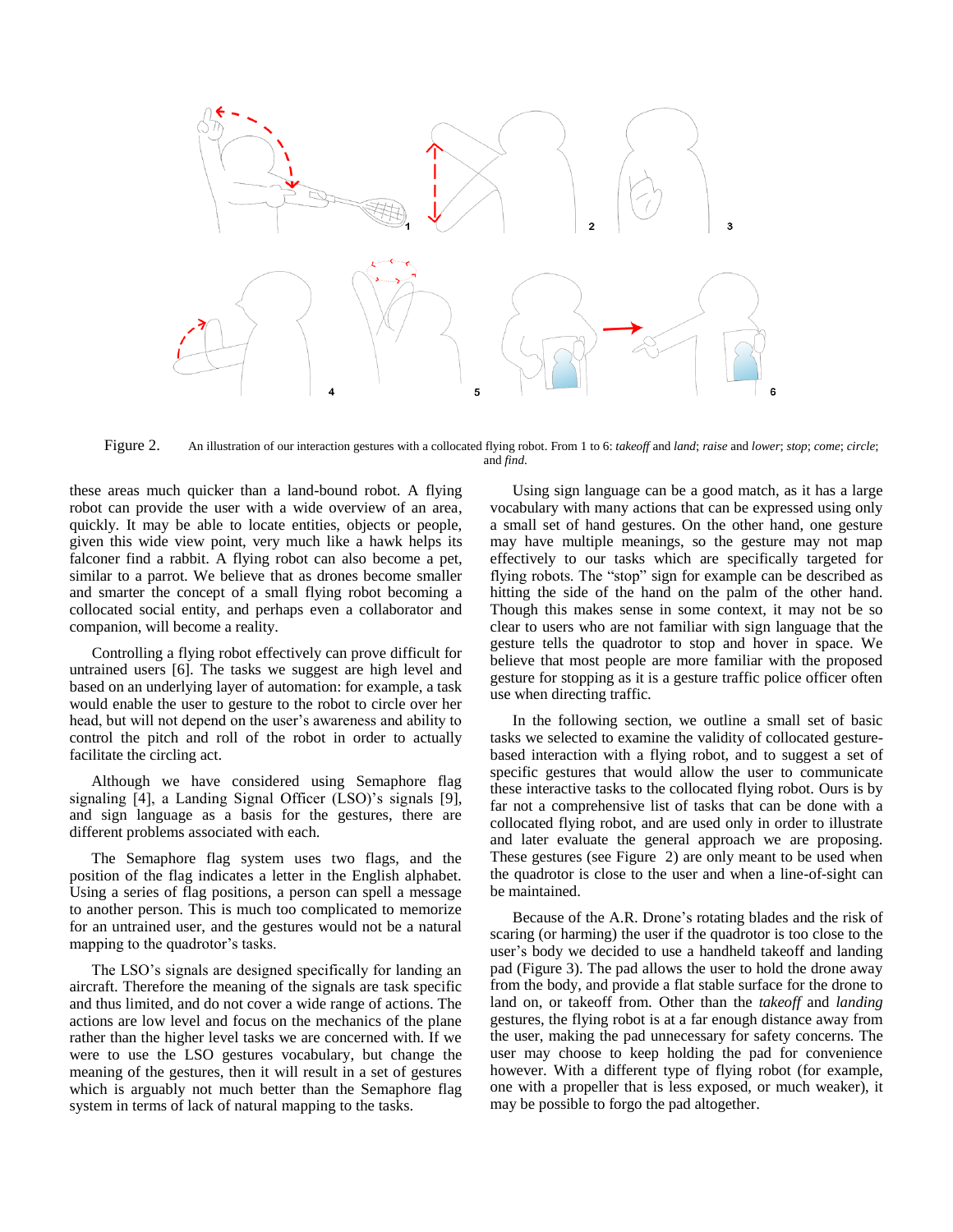

Figure 3. (Top) A user doing the *takeoff* gesture with a badminton racquet as the takeoff pad. (Bottom left) Making a raising gesture. (Bottom right) Making a *come* gesture.

The following section outlines six tasks and the corresponding gestures: *takeoff* and *land*, *raise* and *lower*, *stop*, *come*, *circle*, and *find*.

#### *A. Takeoff and Land*

Takeoff is a very important task for operating a drone. When falconers wish to send a bird out to catch a prey or for training purposes they will gently move their hand, almost tossing the bird into its intended flight direction, while it is on the falconer's arm. Our design of the takeoff gesture is inspired by this falconeering gesture. In the takeoff gesture the user holds the pad with the drone on it at arm"s length (Figure 3). To make the gesture, the user holds the pad with the drone on it perpendicular to her body, and points at the drone, arm straight, with the other hand. Then the user moves the arm up in an arcing motion until she is pointing straight up.

Like taking off, landing is a major task when operating a quadrotor. Again, our gesture design was inspired by the falconer holding an outstretched arm for the bird to land on. In our designed gesture, the user outstretches one arm to hold the pad for the drone to land on and uses a gesture with the other arm similar to the *takeoff* motion: pointing at the drone, and then moves the arm to the pad.

#### *B. Raise and Lower*

Adjusting the flying altitude can be done by lifting or lowering an extended, straight arm. If the arm is held at the maximum height of the raising motion, the drone will keep raising until the user retracts her arm, or until the drone cannot fly higher. The same holds for the lowering gesture, lowering the arm will lower the drone, till ground level is reached, or the arm is retracted (Figure 3).

#### *C. Hover*

We prototyped three types of hovering: maintaining a stationary position in one location (*stop*); following the user (*come*); and circling around the user (*circle*).

To gesture to the drone to hover in one spot, the user should hold out the palm of her hand to the drone. The drone will then hover at its current location and altitude. To tell the drone to follow the user, she should hold out her arm straight perpendicular to the body, then bend the elbow up close to the body to make a "come" motion (Figure 3). The quadrotor will follow beside the user. Finally, to have the drone circle around the user, the user simply trace a circle with her arm around her head, the radius of the circle dictating the relative radius of the drone"s circular flight path.

#### *D. Find*

This task is considered a high level task, since it concerns an abstract concept, beyond spatial control, and involves several steps. There are several ways to introduce the drone with the person (or perhaps in a slightly different variant, an object) the user wants to find, such as showing a picture of the person to the quadrotor, or if the target object is tagged, for example with a QR code marker, the user can introduce the code to the drone, rather than a picture. Once the image or code is introduced the user holds up a fist near it, to indicate to the robot that it should search for the person or object that was introduced to it via the picture or the marker. The user can then point to a direction she wants the drone to search initially.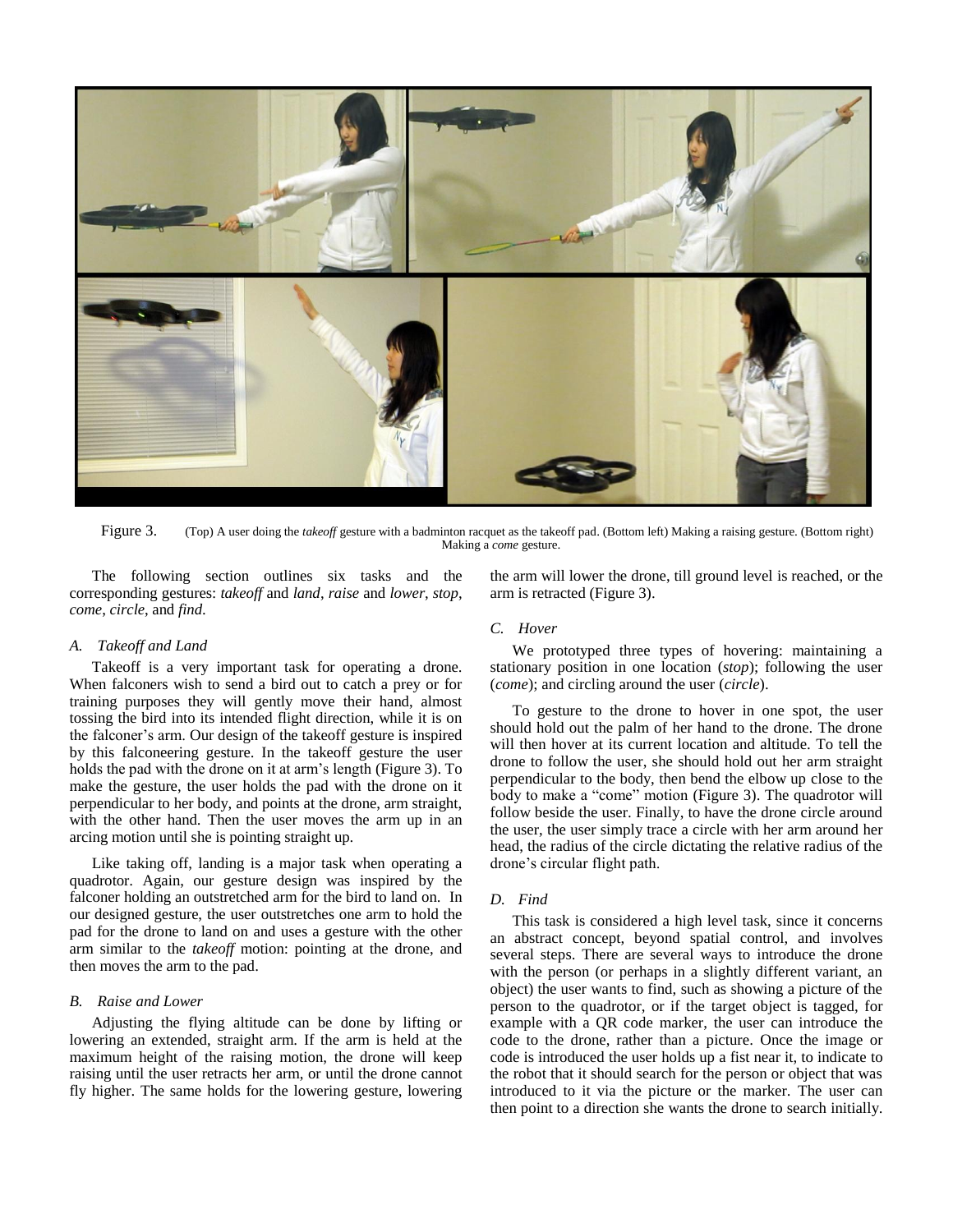A time limit should be implemented, telling the drone to fly back to the user in case the it failed to find the person or the object.

#### V. FIRST DESIGN CRITIQUE

Two experts and one non-expert were asked to provide a preliminary design critique of our gestures approach to interaction with a flying robot. In this preliminary design critique we focused on the validity of the gestures only, and refrained from flying the quadrotor next to the participant. The gestures were first demonstrated and explained to the participant, then we asked him/her to perform the gestures while imagining a quadrotor flying above them. Our goal was to find out what the participants thought of the gestures, tasks, and the idea of interacting with a flying robot using gestures before attempting to control a robot to perform the tasks based on the gestures. One of the participants was given a badminton racquet as a pad for the *takeoff* and *land* gestures.

#### *A. Results*

The participants generally found the tasks were easy to understand, and commented that they believe these can be useful for operating the quadrotor in most situations. All of the participants liked the idea of using gestures to control the flying robot. The participants liked the *stop* and *come* gestures the most, as they are common gestures people use and see often.

One participant suggested the *stop* task should be the normal state of the quadrotor and thus unnecessary to make a gesture for it.

Another participant did not like the raising and lowering motion as the arm was diagonal to the body. He argued that the action suggests the quadrotor will move diagonally rather than vertically, as actually intended. He also noted that there was no real need to make the raising action, and that perhaps a stationary action would suffice. He suggested a thumbs up or thumbs down action as an alternative. Another participant expressed that the original raising gesture was fine as long as the task was explained to the user.

The participants' opinion on the circling hover motion was somewhat split as well. One thought the motion was too excessive, and can be limited to a circle in front of the user, using just the forearm for the circling movement. Another participant commented that the motion was excessive and may be embarrassing to do in public. The other participant argued that using the entire arm may be necessary for the full range of different radii a user may want the quadrotor to circle.

One of the participants wanted to be able to combine the gestures by using both arms. His example was a task where the quadrotor should circle, not around the user, but at another location. The gesture should then combine the circling motion with a pointing motion.

When searching for an object or a friend, one participant suggested making a radius motion to specify a range that the quadrotor should look within. He suggested that a directional cue can be incorporated into the gesture by making the arm gesture to the side of the body in which the user wants the

quadrotor to go. The non-expert participant was confused with the fist gesture, and commented that it did not map to the intended task. She felt the gesture may indicate that the quadrotor should attack the person or the object in the picture. She suggested that using the fingers as a frame around the picture may be a better, more valid gesture.

The participant using the racquet raised a concern that the user may become fatigued if holding out the racquet for an extended amount of time, especially if the drone is located on top of it. She also pointed out that needing to bring the racquet or a similar pad whenever a user wants to use the quadrotor may be quite inconvenient.

#### *B. Discussion*

Based on the preliminary design critique we examined the gestures and considered revising them. We decided to keep the *stop* motion, and but modify it so that it also became a way of cancelling the quadrotor's current task, say circling.

There is merit in both views on the amount of motion needed to make the *circle* gesture, and currently we are uncertain which is more effective. New separated gestures can be used to tell the flying robot to fly in a larger or smaller circular path.

In the case of wanting the quadrotor circling at a different location, we believe it is a problem with the task definition, rather than a case where one would need to combine two actions. Following, we decided that the circling task would be modified so the quadrotor will fly in a circular path with its current location as the center of the circle. If the user then wants to have the quadrotor circle around her as before, she can make the *come* gesture after telling the quadrotor to circle.

Although there may be some situations such as the above when it would be advantageous to combine two gestures, it may be hard for the user to determine what the quadrotor will do if the two gestures conflict. If the need arises for two gestures to be combined to make a natural and easily understood movement, the combination of the gestures can simply be defined as a new gesture. This may lead to a system with many gestures, which may end up being confusing for users. Thus we decided not to consider using multiple gestures for the next design critique.

The size of the badminton racquet we used, and the inconvenience of carrying it around is a valid problem, but the size of the badminton racquet is very close to the size of the A.R. Drone itself which makes carrying together or separately, almost as cumbersome. The weight of the racquet combined with the quadrotor is approximately 550g which, when held outstretched may indeed cause fatigue especially in the arm.

Overall, the comments were favorable in support of using gestures for communicating with a flying robot. Some gestures – *raising/lowering*, *circling*, *finding a friend* – needed some adjustments, before we tested them in the second design critique.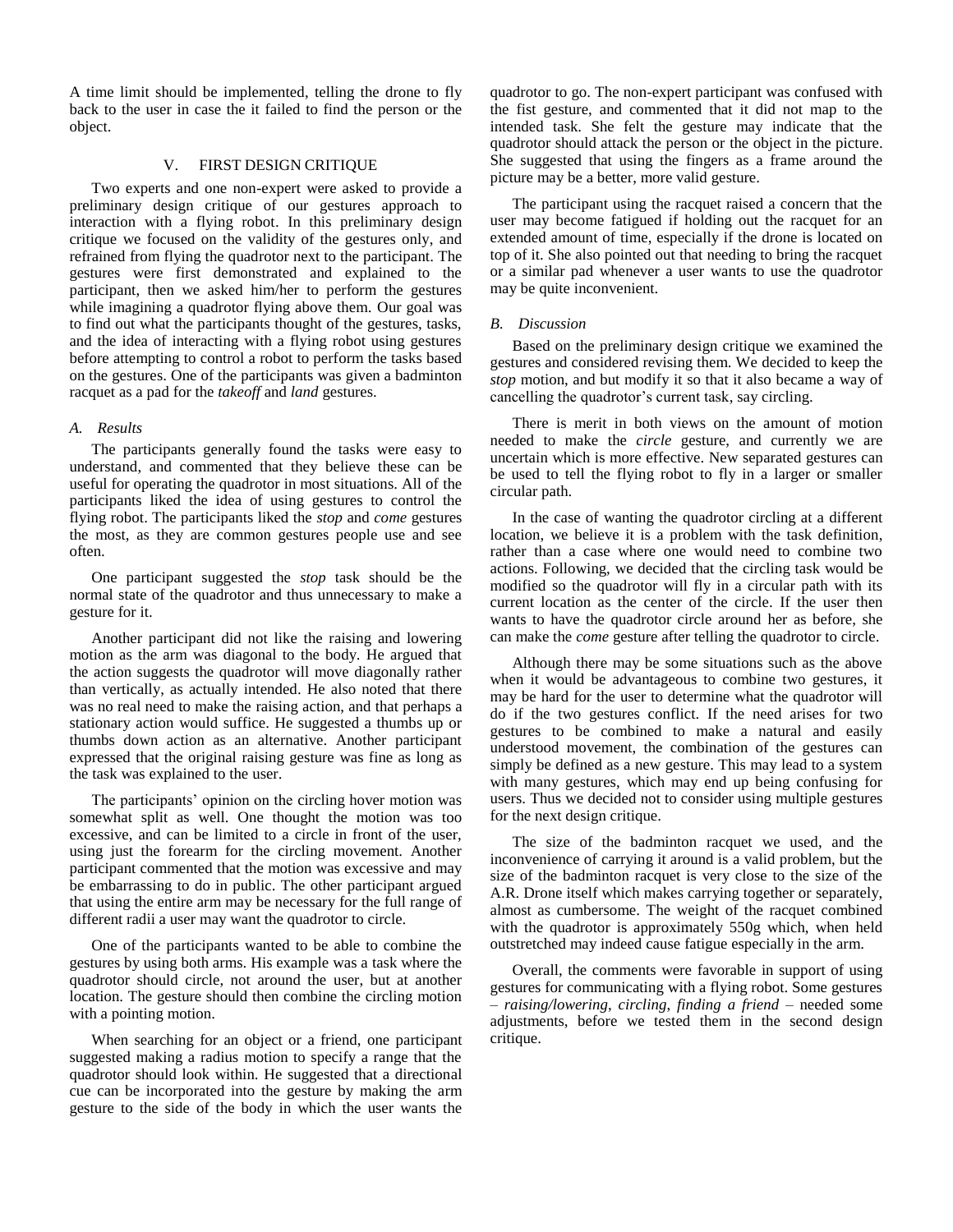#### VI. SECOND DESIGN CRITIQUE

For this design critique we recruited one male expert, and a 11 year-old boy who has no experience in the domain, nor in controlling flying toys. In this design critique the participants were asked to control the quadrotor using the initial set of gestures as well as the revised gestures that resulted from the first design critique. The evaluation was based on an informed Wizard of Oz evaluation technique, with no deception. Though both participants knew that the experiment administrator was controlling the quadrotor from behind the scenes, they were asked to pretend that the quadrotor moved autonomously, following the gestures given. The second design critique was thus unique as it explored the gestures, but integrated the flying robot"s collocated presence and movement as an important factor impacting the interaction. Manually controlling the drone based on the gestures was often difficult, so at times the quadrotor would crash or fly in the wrong direction.

#### *A. Results*

Though the adult participant was not afraid of the quadrotor, the child was quite nervous when the quadrotor came close by. When taking off, even with the racquet extended the younger participant was afraid of the quadrotor. However, after showing him that he can push it away, he became more confident around it.

When the drone crashed or fly in an unexpected manner, the adult participant was reminded that the drone was controlled by the experimenter, but the child acted as if the quadrotor was malfunctioning, and avoided it until it stabilized.

The child was very engrossed in the interactions with the quadrotor, and talked to it while doing the gestures as well. He congratulated the drone when the right action was done correctly, and would say "no, no" when the quadrotor does not do what it was told. When the quadrotor crashed, he asked with concern, "is it okay?"

He also enthusiastically performed the gestures, and sometimes over-exaggerated them. For the *lowering* gesture, he not only lowered his arm, but also bended his legs so his hand is even closer to the ground. He was under the perception that if he used both arms for the gestures, the quadrotor would perform the action faster, thus he used both arms for the *raise*, *lower*, and *come* gestures.

After becoming fully immersed in the critique, the younger participant modified the *raising* and *lowering* motion from the diagonal arm up/down to moving the arm vertically up/down. The other participant also spontaneously decided to switch to the latter variant of the gesture as well.

When performing the *come* gesture, both participants did the motion more than once. Other actions were done just once.

The participants were asked to perform the circling motion with the arm over their heads, and also the revised gesture where the user makes a small circle less conspicuously. The younger participant liked using the former gesture more, while the older liked the latter motion more. The child's overexaggeration of the other gestures explains his preference for the bigger motion, and the adult participant

The participants had a hard time holding the racquet leveled and steady enough for the quadrotor to take off. The child was forced to use both hands to hold the racquet. The adult participant suggested to get rid of the racquet entirely, and *takeoff* and *land* on the ground instead.

#### *B. Discussion*

Both participants were very engaged in the gesture-based interaction with the flying robot, and spoke to the quadrotor like a pet while doing the gestures. The child displayed this behavior more than the adult participant. Though at first the younger participant was afraid of the drone, but he later seemed to overcome this fear.

Even though no efforts were taken to give the quadrotor a personality, both participants treated it as if it understood what they said to it, and even showed concern for its wellbeing. He showed signs of a suspension of disbelief, believing that the quadrotor is a live entity with emotions and intelligent. That said, the quadrotor is viewed as a very expensive toy in the child participant's eyes, and therefore he may be concerned with it getting broken simply because he believed he may get scolded if he caused the damage.

We have not considered using both arms to perform one gesture, and based on the results this seem to be a good expressive method to tell the quadrotor to perform the current task faster, or more powerfully. Similarly, the participants sometimes used the same gesture multiple times in hopes that the quadrotor would come to them faster, or make the gesture register when they perceive that the quadrotor might not have seen the action.

From the way both participants unconsciously switch from the original *raising* and *lowering* gestures to moving the arm up and down without angling it suggests that that perhaps the latter gesture is more natural. We will revise the gesture so that the user moves her arm vertically up/down without the angle.

The participants had mixed views on the over-the-head circling motion and the less exaggerated upper arm movement. Thus we are still deliberating which one would be better for controlling the quadrotor circling task.

There seems to be many problems with the use of the racquet as pas, and none of the participants in either of the design critique liked it much. The racquet was too cumbersome, heavy, and difficult to hold steady and leveled for the quadrotor to take off. The child participant was wary of having the quadrotor so close to him, so the takeoff pad did not solve that problem. Therefore, in future iterations, we plan to attempt to abandon the racquet and have the quadrotor *takeoff* and *land* on the ground.

#### VII. FUTURE WORK

We are contemplating the possibility of a comparative study comparing flying a collocated drone using gestures, with the experience of flying it with a controller to confirm or